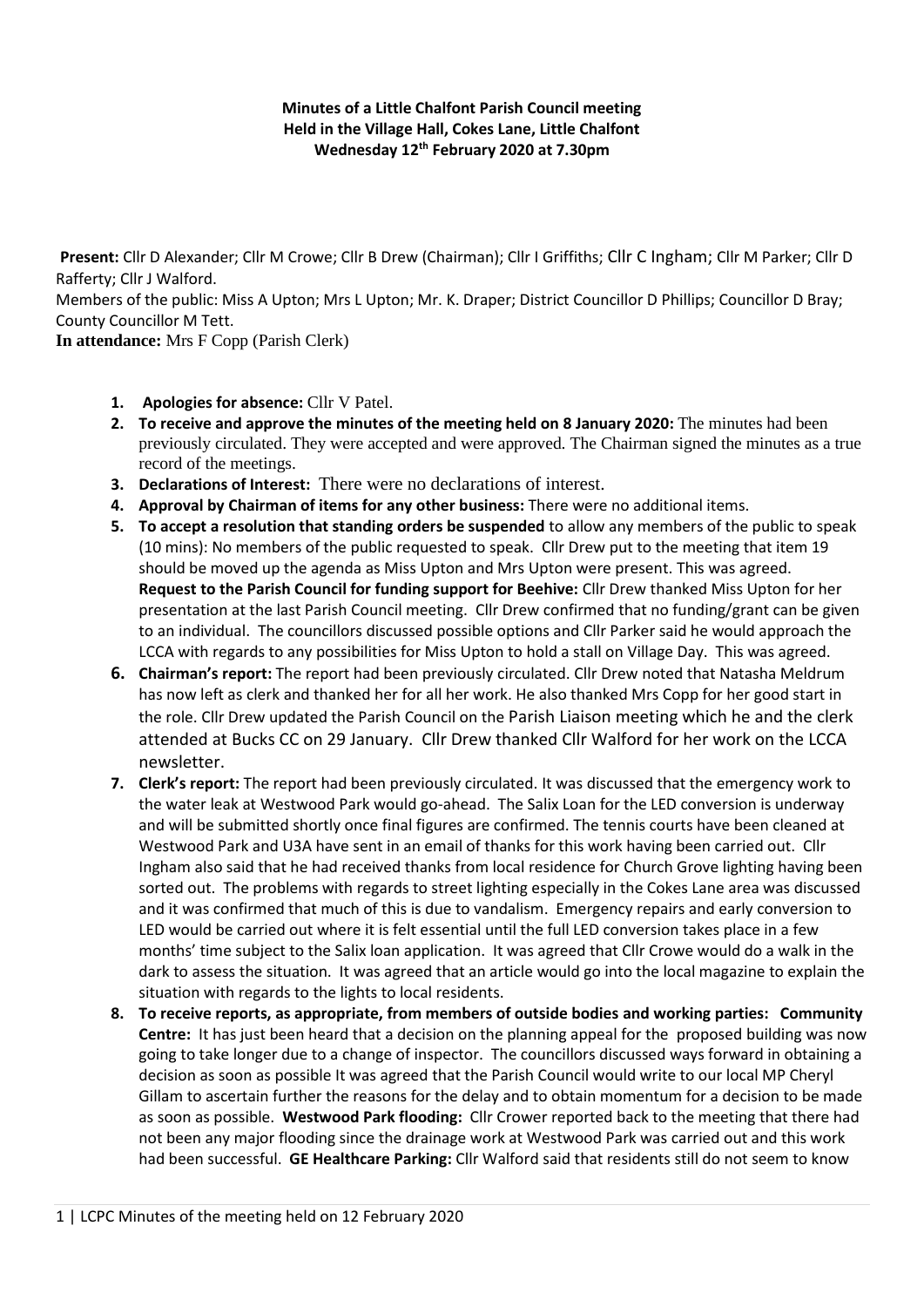that at the weekends they can park in GE Healthcare and so she will distribute leaflets outside the shops in Little Chalfont to highlight this parking option.

- **9. Financial matters:** (a) List of payments to be approved had been previously circulated and was approved and signed; (ii) Income and Expenditure Report had been previously circulated.
- **10. Budget and precept 2020/21:** It was confirmed that the budget and precept agreed at the extraordinary meeting on 18.12.19 and on 8.1.20 has now been submitted to Chiltern District Council.
- **11. End of Year accounts:** It was noted that RBS would help prepare the end of year accounts.
- **12. Parking:** It was discussed that in order to progress with parking considerations in the Elizabeth Avenue area and beyond a final list of considerations needed to be confirmed from TfB following the site meeting that was held in December with Kirk Adams from TfL. Cllr M. Tett said that he would look into this and report back. It was agreed that once the Parish Council has this information a consultation would be carried out as there are many issues to be considered. Commuter parking is a problem in the local area, however it was also discussed that any parking restrictions can also have positive and negative results. The parking in Bell Lane was also discussed. This seems to be mainly a season issue and further discussions with the local companies will be pursued to see if the seasonal parking can be limited.
- 13. Parish Meeting 2020: The Parish Meeting will be held on 29<sup>th</sup> April 2020. Discussion was had with regards to speaker/s for the event. Cllr. Alexander put forward the suggestion for Citizen Advice to come and speak. This was agreed to be a good idea and he will contact them. Due to the change of Chairman in December 2019, Cllr Drew will run the meeting and Cllr Griffith will prepare the Chairman's review.
- **14. Parish Council Newsletter:** Cllr Walford ran through the schedule and the councillors discussed various issues and events that would make good articles. Cllr Walford thanked the councillors and will put together a table of articles and who will submit them so that everything is covered.
- **15. Publicity to attract potential new councillors:** Chiltern and South Bucks information has been received. Posters will be put up and articles placed in local magazines.
- **16. LAF: Feasibility Study Lodge Lane / Burtons Lane:** Cllr Drew thanked Cllr Gray from Chalfont St Giles Parish Council for coming to the meeting. Chalfont St Giles in their last Parish Meeting took the decision not to pursue any of the options highlighted in the feasibility study. It was felt that Buckinghamshire County Council should be requested to keep the sightline clear of vegetation. Little Chalfont Parish Councillors discussed further what action our Parish Council should take and the decision was made to support Chalfont St Giles with this request to Buckinghamshire County Council and to review the situation. The Parish Council discussed establishing the amount of accidents that have happened over the years and if SLOW signs painted on the road would be an option. Cllr Tett informed the Parish Council that the road would be resurfaced in 21/22 and so any expenditure the Parish Council decides in the future to make should be after this time as any signs on the road would be covered. Cllr Tett said that he would talk with Ms R Taylor with regards to the foliage to be cutback. Cllr Drew and Mrs F Copp have also already put in a request to BCC for the sightline to be cleared when they attended the Parish Liaison meeting on 29<sup>th</sup> January. It was agreed that any further work would be postponed at present.
- **17. Village Litter Day:** Cllr Griffith informed the meeting that the Litter Day would be held over the period of  $11<sup>th</sup> - 17<sup>th</sup>$  May. Details will be supplied nearer the time.
- **18. V.E. Day**: Bank Holiday Friday 8th May: It was discussed if a special event should be looked at for this day. Flags will be put up on the poles and the LCCA have bunting that can be used. Cllr Alexander offered to talk with a local business about possible ideas.
- **19. Request to the Parish Council for funding support for Beehive:** This item was discussed at the beginning of the meeting.
- **20. Speedwatch:** Cllr Crowe is now the coordinator for Speedwatch. Cllrs Crowe, Walford and Patel attended a recent session of training with the Police. It was discussed that the Parish Council could purchase a handheld speed gun for its own use. Approximate cost £115. It was agreed that this should be investigated as it would be helpful to have our own speed gun so that sessions/surveys could be carried out as and when convenient and more regularly. At present a larger version has to be booked for use by the Parish Council. Volunteers are needed for helping on the sessions. It was agreed that the speed gun would be an item on the next meeting agenda.
- **21. Local Plan** Cllr Ingham reported that the PC/LCCA submission, sent in response to the Regulation 19 consultation, was now fully reproduced on the District Council website. It had just been announced that